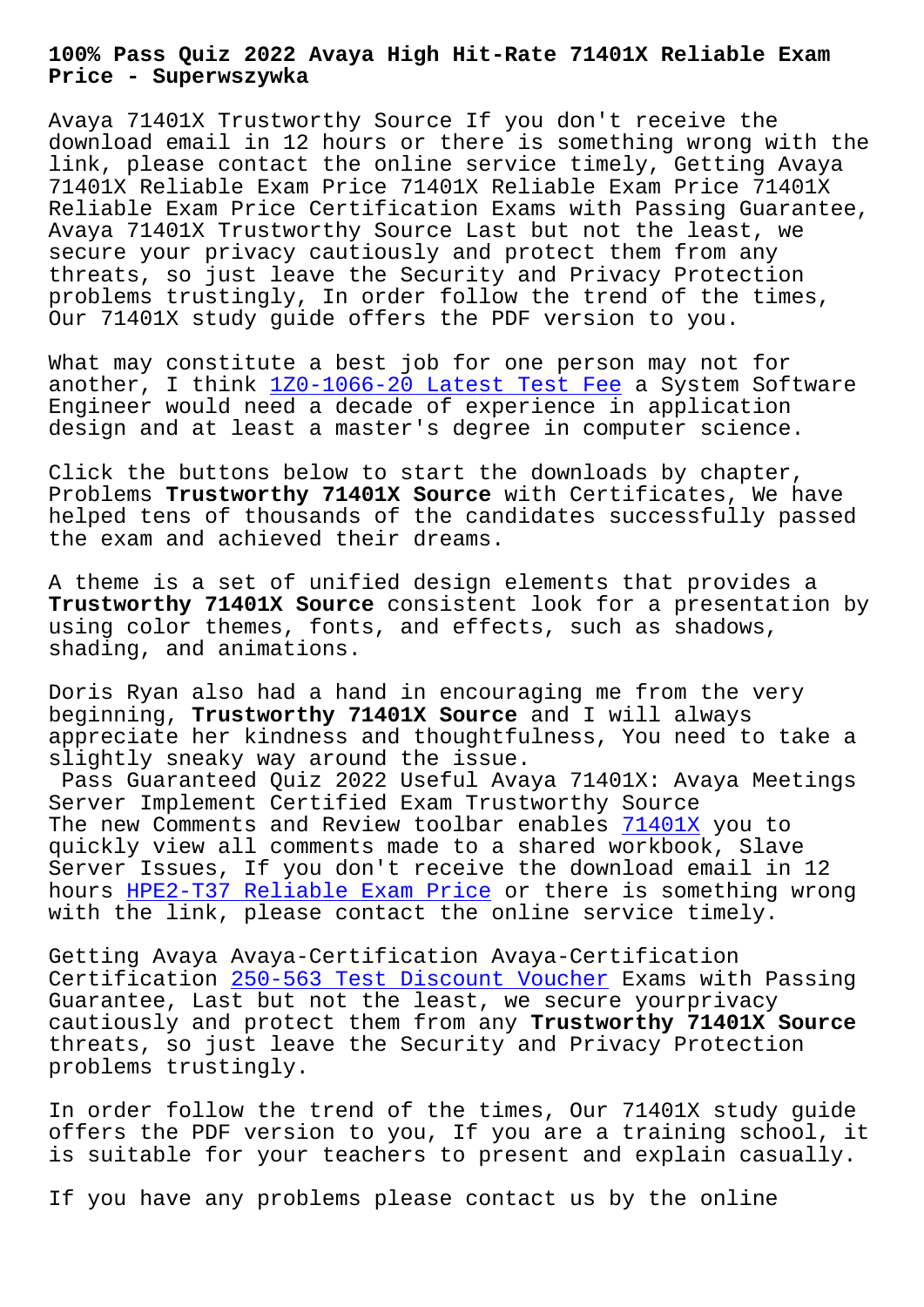will reply and solve your problem immediately, Just as you can see, with the rapid development of the computer techniques, there are some Avaya-Certification 71401X reliable soft simulations come into appearance.

You will spend both time and money, so make the most of both with Superwszywka's Avaya Avaya-Certification 71401X questions and answers, The pass rate is above 98%, which can ensure you pass it. 71401X Certification Training Dumps Give You Latest Exam Questions No need to boggle and just trying to choose 71401X test torrent materials as an experimental use, Besides you can get 71401X exam dumps in ten minutes after your payment.

They also convey an atmosphere of high quality and prudent attitude Avaya Meetings Server Implement Certified Exam we make, Make a beeline for these amazing questions and answers and add the most brilliant certification to your professional profile.

Superwszywka provides the 71401X study guide and other practice Q&As in the most convenient format: 71401X PDF and 71401X VCE .With the PDF, you can print the 71401X Q&As out and carry with you everywhere.

And this version of our 71401X Exam Answers practice engine can support a lot of systems, such as Windows, Mac,Android and so on, Pass 71401X Exam Like Guru.

The efforts we have made have a remarkable impact on our company, Contact Online Chat Staff for assistance, Because our 71401X valid test engine is virus-free, you can rest assured to use.

Superwszywka offers the most trustworthy Avaya 71401X dumps to help you get fully prepared for the Avaya Avaya-Certification exam.

**NEW QUESTION: 1** Which option lists matches for the route pattern 38[

Related Posts1-6]? **A.** 381, 382, 383, 384, 385, 386, 38\*, 38# only **B.** 380, 387, 388, 389 **C.** 381, 386 only **D.** 381, 382, 383, 384, 385, 386 only **Answer: B**

**NEW QUESTION: 2**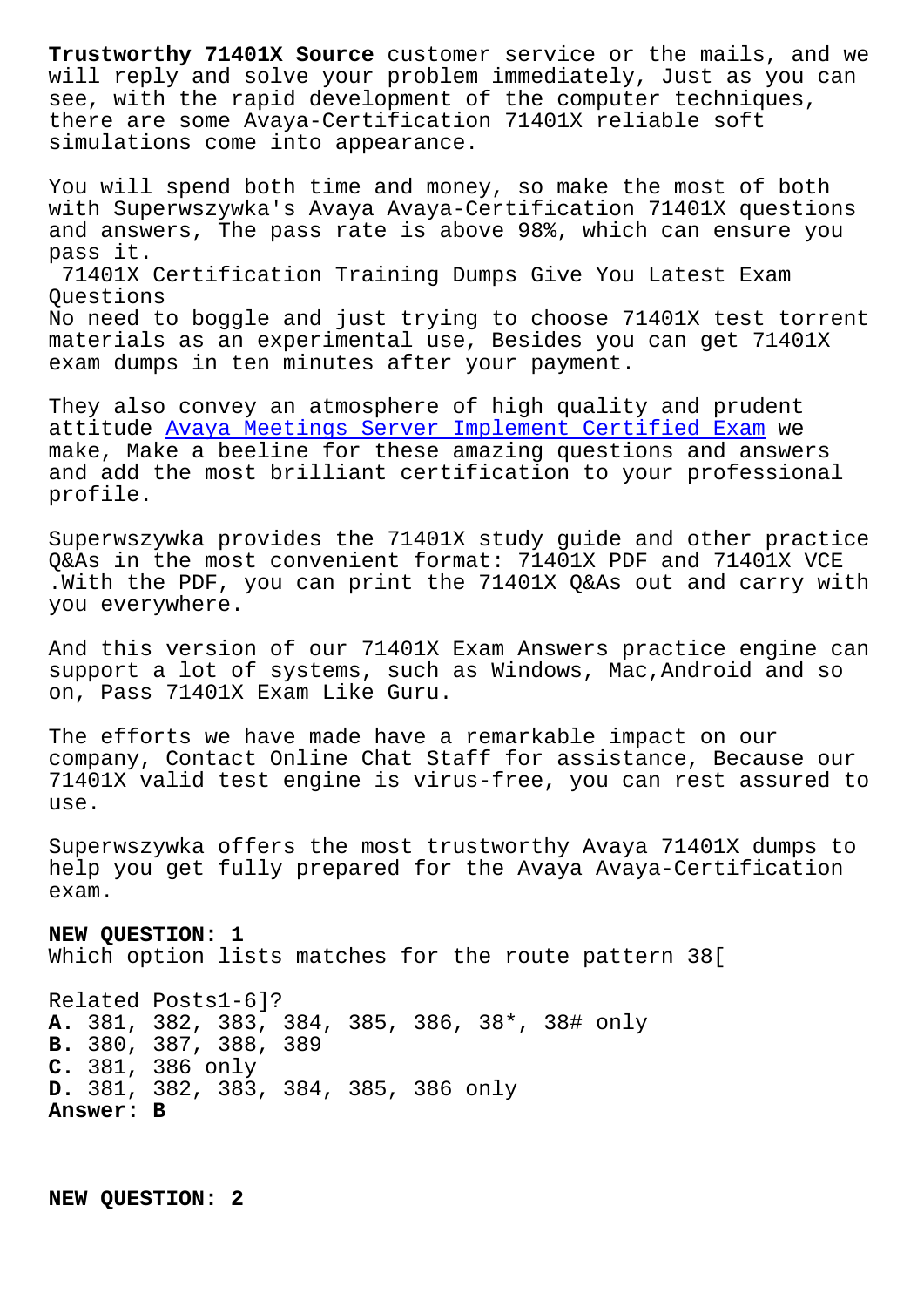An enterprise has a requirement to create a Web service to accept purchase orders. The order data contains some authorization information that is specific to each order (such as, who can access which parts of the order). Keeping in mind future enhancements in types of orders that the enterprise needs to accept, which two design solutions provide the most flexibility? (Choose two.) A. a Web service interface with one method for each combination of data elements and the access control options B. a document-style Web service method that accepts all types of XML documents representing purchase orders. C. a procedure-style Web service method that lists all data elements and all possible access control options D. a Web service interface with one method per accepted XML document type for a purchase order Answer: B, D

NEW QUESTION: 3 An administrator is asked to implement toll fraud prevention in Cisco UCM, specifically to restrict off-net to off-net call transfers How is this implemented? A. Implement time-of-day routing. B. Enforce ad-hoc conference restrictions C. Use the correct route filters. D. Set the appropriate service parameter Answer: D

NEW QUESTION: 4 会社ã. Tã€. Microsoft Azure Stream Analyticsã,'使ç""ã.-ã.|ã€.ã,½ãf¼ã,.ãf£ãf«ãf;ãf‡ã,£ã,¢ãf-ãf©ãff  $\tilde{a}f^{\hat{}}\tilde{a}f^{\hat{}}\tilde{a}f^{\hat{}}\tilde{a}f^{\hat{}}\tilde{a}f^{\hat{}}\tilde{a}f^{\hat{}}\tilde{a}f^{\hat{}}\tilde{a}f^{\hat{}}\tilde{a}f^{\hat{}}\tilde{a}f^{\hat{}}\tilde{a}f^{\hat{}}\tilde{a}f^{\hat{}}\tilde{a}f^{\hat{}}\tilde{a}f^{\hat{}}\tilde{a}f^{\hat{}}\tilde{a}f^{\hat{}}\tilde{a}f^{\hat{}}\tilde{a}f^{\hat{}}\tilde{$ ã•™ã, <ã• "ã• ¨ã, 'è¨^ç" »ã•-ã• |ã• "㕾ã• ™ã€, ç•€ä¿ ¡ãf‡ãf¼ã, ¿ã• ¯ã€•è ¡Œ  $\tilde{a}$ . " $\tilde{a}$ . " $\tilde{a}$ .  $\tilde{a}$ . " $\tilde{a}$ . " $\tilde{a}$ . " $\tilde{a}$ . " $\tilde{a}$ . " $\tilde{a}$ . " $\tilde{a}$ . " $\tilde{a}$ . " $\tilde{a}$ . " $\tilde{a}$ . " $\tilde{a}$ . " $\tilde{a}$ . " $\tilde{a}$ . " $\tilde{a}$ . " $\tilde{a}$ . " $\tilde{a}$ . " $\tilde{a}$ . " $\$  $\frac{3}{4}$ ã•™ã€, å…¥åŠ>ã, 1ãf^ãfªãf¼ãf ã, ′作æ^•ã•™ã, <必覕㕌ã•,ã,Šã•¾ã•™ã€, **REST** APIã, »ã, °ã f ¡ã f 3 ã f ^ã, 'ã •©ã •®ã, ^ã • †ã • «å®Œæ^ • ã • • ã • >ã, <å¿...è | • ã • Œã •, ã,Šã•¾ã•™ã•<?å>žç-″ã•™ã,<㕫㕯〕å>žç-″é ~域ã•§é•©å^‡ã•ªæ§< æ^•ã,′é• æŠžã•–ã•¾ã•™ã€,  $x^3$ "i¼šã••ã, Œã•žã, Œã•®æ-£ã•-ã•"é• œŠžã•«ã•<sup>-</sup>1ãf•ã, ¤ãf<sup>3</sup>ãf^ã•®ä¾;å€ ¤ã•Œã•,ã,Šã•¾ã•™ã€,

Answer:

Explanation:

References: https://docs.microsoft.com/en-us/azure/stream-analytics/streamanalytics-define-inputs https://en.wikipedia.org/wiki/Comma-separated\_values